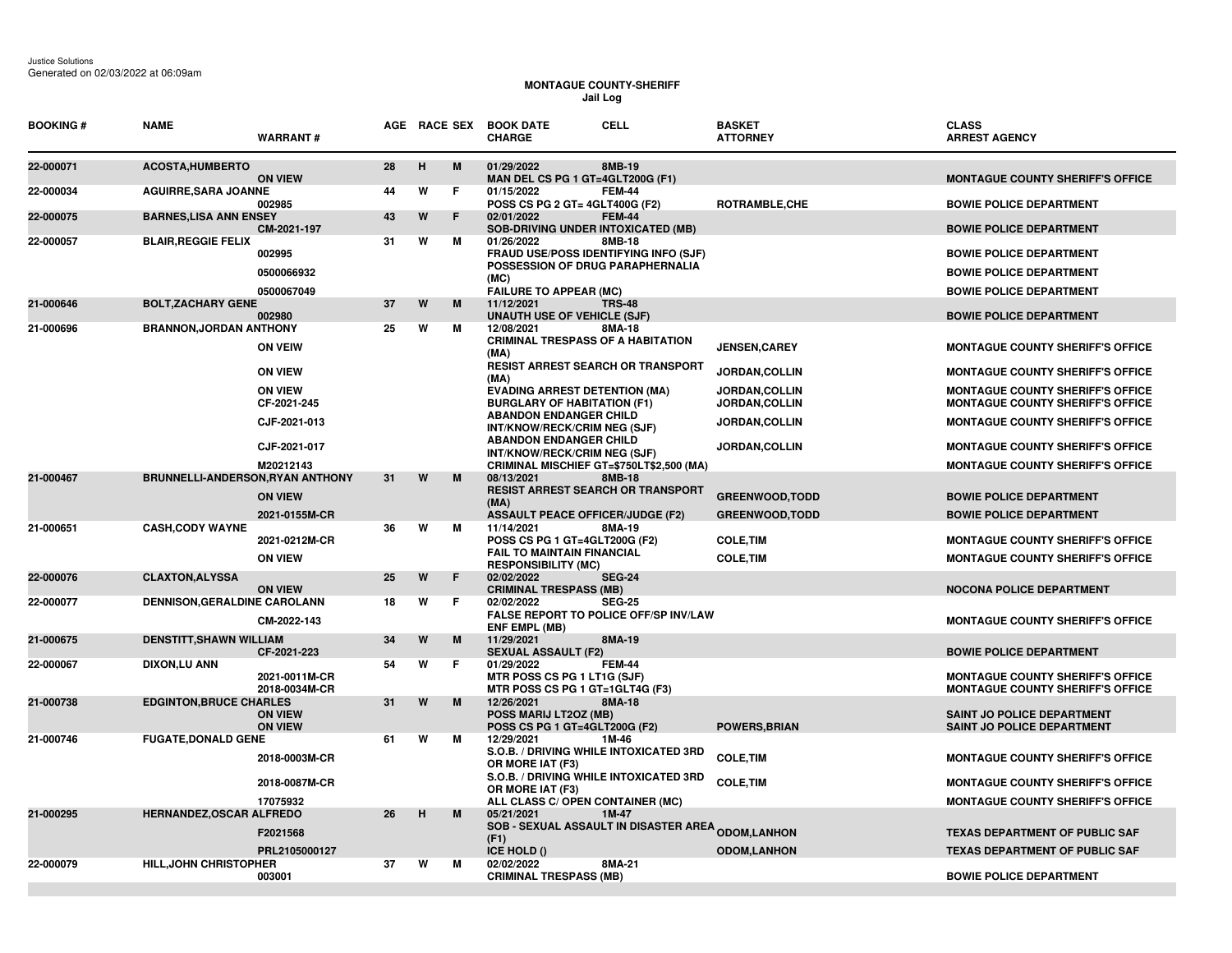| 22-000073 | <b>HOLLAR, DILLON WAYNE</b>    | 002964<br>002963                                                                       | 29 | W | M  | 8MA-21<br>01/31/2022<br><b>CRIMINAL TRESPASS (MB)</b><br><b>RESIST ARREST SEARCH OR TRANSPORT</b><br>(MA)                                                                                                                         |                                                                              | <b>SAINT JO POLICE DEPARTMENT</b><br><b>SAINT JO POLICE DEPARTMENT</b>                                                                                                                                              |
|-----------|--------------------------------|----------------------------------------------------------------------------------------|----|---|----|-----------------------------------------------------------------------------------------------------------------------------------------------------------------------------------------------------------------------------------|------------------------------------------------------------------------------|---------------------------------------------------------------------------------------------------------------------------------------------------------------------------------------------------------------------|
|           |                                | 002962                                                                                 |    |   |    | CRIMINAL MISCHIEF GT=\$750LT\$2,500 (MA)                                                                                                                                                                                          |                                                                              | <b>SAINT JO POLICE DEPARTMENT</b>                                                                                                                                                                                   |
| 21-000679 | <b>HOWARD, MARCY LYNN</b>      | F1530580L<br>CF-2021-241<br>CM-2021-263                                                | 47 | W | F. | 11/30/2021<br><b>FEM-43</b><br>SOB - MAN DEL CS PG 1 GT=4GLT200G (F1)<br>POSS CS PG 1 LT1G (SJF)<br>POSS MARIJ LT2OZ (MB)                                                                                                         |                                                                              | <b>MONTAGUE COUNTY SHERIFF'S OFFICE</b><br><b>MONTAGUE COUNTY SHERIFF'S OFFICE</b><br><b>MONTAGUE COUNTY SHERIFF'S OFFICE</b>                                                                                       |
| 21-000701 | <b>HULEN, REBECCA DANIELLE</b> | 2021-0123M-CR                                                                          | 31 | W | F  | 12/09/2021<br><b>FEM-43</b><br>MAN DEL CS PG 1 GT=4GLT200G (F1)                                                                                                                                                                   |                                                                              | <b>MONTAGUE COUNTY SHERIFF'S OFFICE</b>                                                                                                                                                                             |
| 22-000056 | <b>LEMONS, DANIEL DEWAYNE</b>  | CF-2022-123<br>CF-2022-125<br>CF-2022-124<br><b>ON VIEW</b>                            | 36 | w | м  | 01/25/2022<br>8MA-18<br>UNLAWFUL POSSESSION FIREAM BY FELON<br>(F3)<br>POSS CS PG 1 LT1G (SJF)<br>THEFT PROP GT=\$2,500LT\$30K (SJF)                                                                                              |                                                                              | <b>MONTAGUE COUNTY SHERIFF'S OFFICE</b><br><b>MONTAGUE COUNTY SHERIFF'S OFFICE</b><br><b>MONTAGUE COUNTY SHERIFF'S OFFICE</b>                                                                                       |
|           |                                | CF-2022-133                                                                            |    |   |    | <b>POSS DANGEROUS DRUG (MA)</b><br>THEFT PROP GT=\$2,500LT\$30K (SJF)                                                                                                                                                             |                                                                              | <b>MONTAGUE COUNTY SHERIFF'S OFFICE</b><br><b>MONTAGUE COUNTY SHERIFF'S OFFICE</b>                                                                                                                                  |
| 21-000747 | <b>MCGEE, KEVIN SCOTT</b>      | <b>ON VIEW</b>                                                                         | 50 | W | M  | 12/30/2021<br>8MB-21<br>AGG ASSAULT DATE/FAMILY/HOUSE<br>W/WEAPON (F1)                                                                                                                                                            |                                                                              | <b>BOWIE POLICE DEPARTMENT</b>                                                                                                                                                                                      |
| 21-000744 | <b>MONEY, WESLEY FRANKLIN</b>  | <b>ON VIEW</b><br><b>ON VIEW</b>                                                       | 25 | W | М  | 12/29/2021<br>8MB-21<br><b>EVADING ARREST DETENTION (MA)</b><br>POSSESSION OF STOLEN PROPERTY (MB)<br><b>FRAUD USE/POSS IDENTIFYING INFO #</b>                                                                                    |                                                                              | <b>BOWIE POLICE DEPARTMENT</b><br><b>BOWIE POLICE DEPARTMENT</b>                                                                                                                                                    |
|           |                                | <b>ON VIEW</b>                                                                         |    |   |    | <b>ITEMS 5LT10 (F3)</b>                                                                                                                                                                                                           | JORDAN, COLLIN                                                               | <b>BOWIE POLICE DEPARTMENT</b>                                                                                                                                                                                      |
|           |                                | <b>ON VIEW</b><br>2021-0142M-CR                                                        |    |   |    | POSS DANGEROUS DRUG (MA)<br>CAPIAS/MTP-POSS CS PG 1 LT1G (SJF)                                                                                                                                                                    | JORDAN, COLLIN<br>JORDAN, COLLIN                                             | <b>BOWIE POLICE DEPARTMENT</b><br><b>BOWIE POLICE DEPARTMENT</b>                                                                                                                                                    |
| 22-000011 | <b>NAIL, AARON EUGENE JR</b>   | <b>ON VIEW</b>                                                                         | 37 | W | M  | 01/06/2022<br>8MA-19<br>POSS CS PG 1 GT=1GLT4G (F3)                                                                                                                                                                               | <b>POWERS, BRIAN</b>                                                         | <b>BOWIE POLICE DEPARTMENT</b>                                                                                                                                                                                      |
| 22-000022 | <b>NEISS, JERRY ALAN</b>       | F20212625                                                                              | 35 | W | М  | 01/12/2022<br>8MB-21<br>FAIL TO COMPLY SEX OFF DUTY TO REG<br>LIFE/ANNUAL (F3)                                                                                                                                                    | JORDAN, COLLIN                                                               | <b>MONTAGUE COUNTY SHERIFF'S OFFICE</b>                                                                                                                                                                             |
| 22-000065 | PADGETT, AMY ELIZABETH         | 2020-0042M-CR<br>2020-0153M-CR<br>2020-0154M-CR<br>2021-0192M-CR                       | 25 | W | F  | 01/29/2022<br><b>FEM-43</b><br><b>MTR - BURGLARY OF HABITATION (F2)</b><br>MTR - POSS CS PG 1 GT=1GLT4G (F3)<br>MTR - POSS CS PG 1 LT1G (F)<br>MTR - POSS CS PG 1 GT=4GLT200G (F2)                                                | <b>COLE, TIM</b><br><b>COLE, TIM</b><br><b>COLE, TIM</b><br><b>COLE, TIM</b> | <b>SAINT JO POLICE DEPARTMENT</b><br><b>SAINT JO POLICE DEPARTMENT</b><br><b>SAINT JO POLICE DEPARTMENT</b><br>SAINT JO POLICE DEPARTMENT                                                                           |
| 21-000266 | <b>SANDERS, LANE JOSEPH</b>    |                                                                                        | 25 | W | М  | 05/07/2021<br>8M-16                                                                                                                                                                                                               |                                                                              |                                                                                                                                                                                                                     |
|           |                                | 2020-0133M-CR<br>2020-0134M-CR                                                         |    |   |    | MTP - POSS CS PG 1 GT=4GLT200G (F2)<br>MTP - EVADING ARREST DETENTION W/VEH                                                                                                                                                       | <b>WILLIAMS, ROGER</b><br>Williams, Roger                                    | <b>BOWIE POLICE DEPARTMENT</b><br><b>BOWIE POLICE DEPARTMENT</b>                                                                                                                                                    |
|           |                                | <b>ON VIEW</b>                                                                         |    |   |    | OR WATERCRAFT (SJF)<br><b>RESIST ARREST SEARCH OR TRANSPORT</b>                                                                                                                                                                   | Williams, Roger                                                              | <b>BOWIE POLICE DEPARTMENT</b>                                                                                                                                                                                      |
| 21-000709 | SMITH, CACIA ALEXANDRIA        |                                                                                        | 27 | W | F  | (MA)<br>12/14/2021<br><b>FEM-44</b>                                                                                                                                                                                               |                                                                              |                                                                                                                                                                                                                     |
|           |                                | CJF-2021-014                                                                           |    |   |    | <b>ABANDON ENDANGER CHILD</b><br>INT/KNOW/RECK/CRIM NEG (SJF)                                                                                                                                                                     | <b>MARSH,LEE ANN</b>                                                         | <b>MONTAGUE COUNTY SHERIFF'S OFFICE</b>                                                                                                                                                                             |
|           |                                | CJF-2021-016                                                                           |    |   |    | <b>ABANDON ENDANGER CHILD</b><br>INT/KNOW/RECK/CRIM NEG (SJF)                                                                                                                                                                     | <b>MARSH,LEE ANN</b>                                                         | <b>MONTAGUE COUNTY SHERIFF'S OFFICE</b>                                                                                                                                                                             |
| 21-000668 | <b>SMITH, COBY WAYNE</b>       | 2021-0004 M-CR                                                                         | 33 | W | м  | 11/25/2021<br>8MA-18<br><b>MOTION TO REVOKE TAMP FAB PHYS</b><br><b>EVIDENCE W/ INT IMPAIR (F3)</b>                                                                                                                               | <b>ALLEN, LAUREN</b>                                                         | <b>MONTAGUE COUNTY SHERIFF'S OFFICE</b>                                                                                                                                                                             |
|           |                                | CR22015-3                                                                              |    |   |    | PROBATION VIOLATION ASSAULT FAM/MEM<br><b>IMPEED BREATH (SJF)</b>                                                                                                                                                                 |                                                                              | <b>MONTAGUE COUNTY SHERIFF'S OFFICE</b>                                                                                                                                                                             |
|           |                                | CR-80381-3                                                                             |    |   |    | PROBATION VIOLATION POSS CS PG 3 LT<br>28G (SJF)                                                                                                                                                                                  |                                                                              | <b>MONTAGUE COUNTY SHERIFF'S OFFICE</b>                                                                                                                                                                             |
|           |                                | CR-22019-5                                                                             |    |   |    | PROBATION VIOLATION CREDIT CARD OR<br><b>DEBIT CARD ABUSE (SJF)</b>                                                                                                                                                               |                                                                              |                                                                                                                                                                                                                     |
| 22-000064 | <b>STEWART, BOBBY</b>          | 2020-0160M-CR                                                                          | 56 | W | M  | 01/29/2022<br>8MA-18<br><b>MOTION TO REVOKE CONTROLLED</b><br><b>SUBSTANCE (SJF)</b>                                                                                                                                              |                                                                              | <b>MONTAGUE COUNTY SHERIFF'S OFFICE</b>                                                                                                                                                                             |
| 22-000026 | <b>STEWART, SILVER SHADOW</b>  | <b>ON VIEW</b><br><b>ON VIEW</b><br><b>ON VIEW</b><br><b>ON VIEW</b><br><b>ON VIEW</b> | 25 | W | м  | 01/14/2022<br>8MB-19<br>MAN DEL CS PG 2 OR 2-A GT=4GLT400G (F1) JORDAN, COLLIN<br>POSS MARIJ GT4OZLT=5LBS (SJF)<br>THEFT PROP GT=\$2,500LT\$30K (SJF)<br>MAN DEL CS PG 1 GT=1GLT4G (F2)<br><b>IMPERSONATE PUBLIC SERVANT (F3)</b> | JORDAN, COLLIN<br><b>JORDAN.COLIN</b><br>JORDAN, COLLIN<br>JORDAN, COLLIN    | <b>MONTAGUE COUNTY SHERIFF'S OFFICE</b><br><b>MONTAGUE COUNTY SHERIFF'S OFFICE</b><br><b>MONTAGUE COUNTY SHERIFF'S OFFICE</b><br><b>MONTAGUE COUNTY SHERIFF'S OFFICE</b><br><b>MONTAGUE COUNTY SHERIFF'S OFFICE</b> |